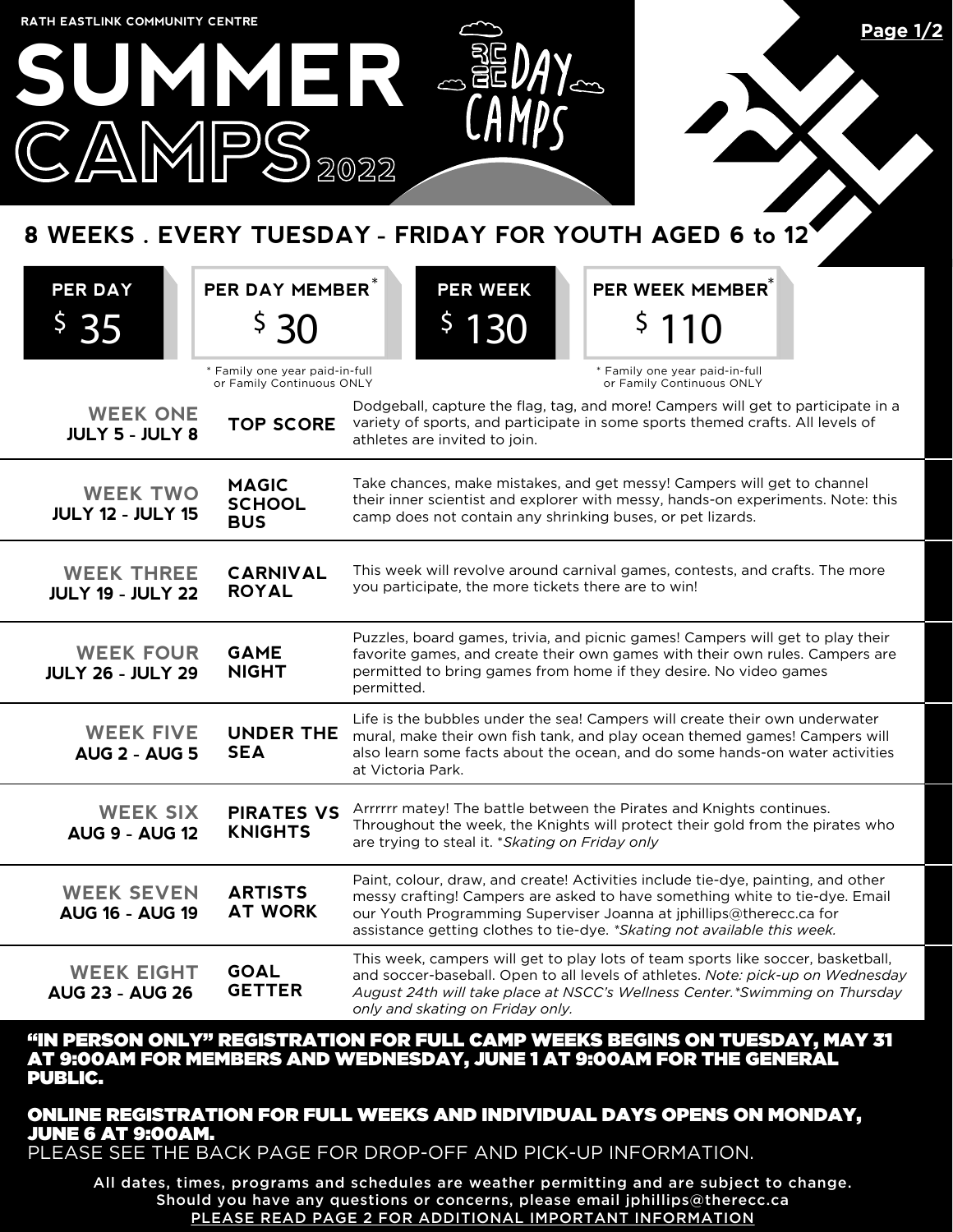



# **IMPORTANT SUMMER CAMP INFORMATION**

We are very excited to be able to offer day camp programming for the 2022 summer season! Each week campers will get to participate in their favourite RECC activities, spend Thursdays at Victoria Park, explore their creative side with crafts, and play goofy games!

- For each day of camp, participants are required to bring the following items: -water, hat, sunscreen, lunch, snacks, towel, bathing suit, and a craft safe t shirt.
- Drop-off and Pick-up location is in the Millbrook B Community Room which is accessible from the RECC lower entrance.
- Drop-off and Pick-up location on Thursday is at Victoria Park by the security hut. (Speak to our camp staff to sign-in and sign-out).
- Any campers who are exhibiting signs and symptoms of cold and flu will be asked to return home.
- For all camps held at the RECC, participants should bring their own skates. If the participant does not have their own skates the RECC can provide them at no cost, however please ensure this is indicated on the registration form so we can ensure they are available when required.
- Lunch order forms are available the morning of Tuesday, Wednesday, and Friday each week.
- Campers are required to bring their own snacks, water, and lunch on thursdays at Victoria Park.
- Skating takes places every Tuesday and Friday unless indicated in our schedule.

## DROP-OFF AND PICK-UP TIMES

- Drop-off begins at 8:15am and ends at 8:30am each day. (Early Drop-offs are not available).
- Pick-up will take place between 4:30pm and 4:45pm. (Late pick-ups are not available).

**Be advised that camp staff will NOT permit your child to be signed-out by anyone who is not indicated on the "Pick-up Information". Be advised that drop-off and pick-up times are firm and must be complied with.**

If the participant is not able to attend the camp as scheduled, please email jphillips@therecc.ca

Cancellations not made within 48 hours notice may not be eligible for refunds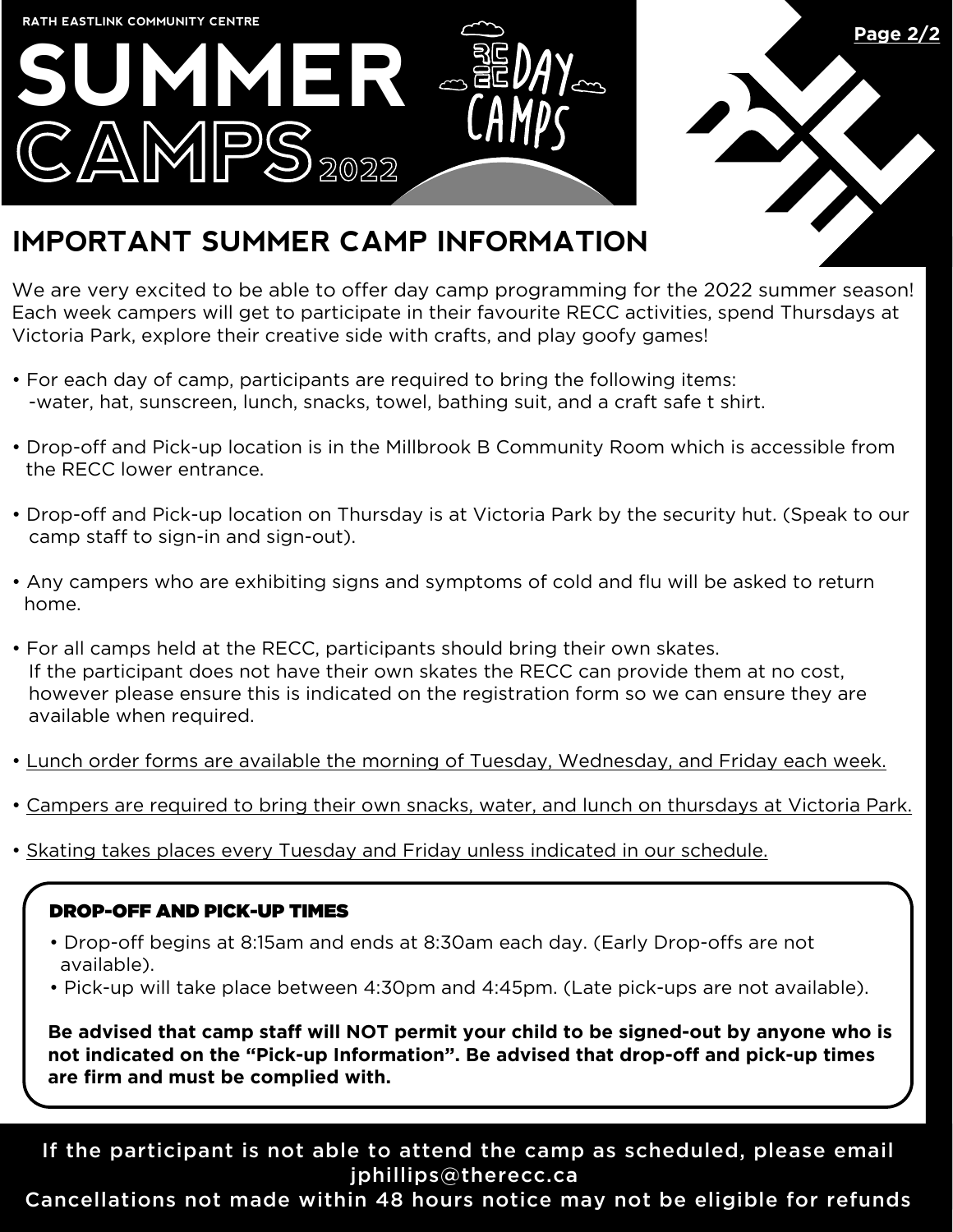|                                                                   | RATH EASTLINK COMMUNITY CENTRE<br>SUNNER -                                                                                                                                                                                                                                                                                                                                                                | DS 2022                                                                       |                                            |     |                   | <b>REGISTRATION</b> |
|-------------------------------------------------------------------|-----------------------------------------------------------------------------------------------------------------------------------------------------------------------------------------------------------------------------------------------------------------------------------------------------------------------------------------------------------------------------------------------------------|-------------------------------------------------------------------------------|--------------------------------------------|-----|-------------------|---------------------|
|                                                                   |                                                                                                                                                                                                                                                                                                                                                                                                           |                                                                               | <b>Camper Information</b>                  |     |                   |                     |
| Date of Camp:                                                     |                                                                                                                                                                                                                                                                                                                                                                                                           |                                                                               |                                            |     |                   |                     |
| Name:                                                             |                                                                                                                                                                                                                                                                                                                                                                                                           |                                                                               |                                            |     |                   |                     |
| Date of Birth:                                                    |                                                                                                                                                                                                                                                                                                                                                                                                           |                                                                               |                                            |     | Age:              |                     |
| <b>Address:</b>                                                   |                                                                                                                                                                                                                                                                                                                                                                                                           |                                                                               |                                            |     |                   |                     |
|                                                                   |                                                                                                                                                                                                                                                                                                                                                                                                           |                                                                               | <b>Guardian Information</b>                |     |                   |                     |
|                                                                   |                                                                                                                                                                                                                                                                                                                                                                                                           | <b>Guardian 1</b>                                                             |                                            |     | <b>Guardian 2</b> |                     |
| Name:                                                             |                                                                                                                                                                                                                                                                                                                                                                                                           |                                                                               |                                            |     |                   |                     |
|                                                                   | (H)                                                                                                                                                                                                                                                                                                                                                                                                       |                                                                               |                                            | (H) |                   |                     |
| Phone:                                                            | (W)                                                                                                                                                                                                                                                                                                                                                                                                       |                                                                               |                                            | (W) |                   |                     |
|                                                                   | (C)                                                                                                                                                                                                                                                                                                                                                                                                       |                                                                               |                                            | (C) |                   |                     |
| Email:                                                            |                                                                                                                                                                                                                                                                                                                                                                                                           |                                                                               |                                            |     |                   |                     |
|                                                                   |                                                                                                                                                                                                                                                                                                                                                                                                           |                                                                               | <b>Emergency Contact Information</b>       |     |                   |                     |
| Name:                                                             |                                                                                                                                                                                                                                                                                                                                                                                                           |                                                                               |                                            |     |                   |                     |
| Phone:                                                            | (H)                                                                                                                                                                                                                                                                                                                                                                                                       | (W)                                                                           |                                            | (C) |                   |                     |
|                                                                   |                                                                                                                                                                                                                                                                                                                                                                                                           | Pick Up Information (Please indicate who is authorized to pick up your child) |                                            |     |                   |                     |
|                                                                   |                                                                                                                                                                                                                                                                                                                                                                                                           |                                                                               |                                            |     |                   |                     |
|                                                                   |                                                                                                                                                                                                                                                                                                                                                                                                           |                                                                               |                                            |     |                   |                     |
|                                                                   |                                                                                                                                                                                                                                                                                                                                                                                                           |                                                                               | Any other special instructions             |     |                   |                     |
|                                                                   |                                                                                                                                                                                                                                                                                                                                                                                                           |                                                                               |                                            |     |                   |                     |
| <b>NO</b>                                                         | (All sessions held at the RECC may involve skating. All participants are asked to bring their own skates, if they do not have them the RECC will provide free of charge)<br><b>YES</b><br>If yes, please indicate size:                                                                                                                                                                                   |                                                                               | <b>Skates Required?</b>                    |     |                   |                     |
|                                                                   |                                                                                                                                                                                                                                                                                                                                                                                                           |                                                                               |                                            |     |                   |                     |
| <b>Medical Information</b><br><b>Allergies/Health Conditions:</b> |                                                                                                                                                                                                                                                                                                                                                                                                           |                                                                               |                                            |     |                   |                     |
| <b>Reactions/ Description:</b>                                    |                                                                                                                                                                                                                                                                                                                                                                                                           |                                                                               |                                            |     |                   |                     |
|                                                                   | Other medical, physical, or behavioral                                                                                                                                                                                                                                                                                                                                                                    |                                                                               |                                            |     |                   |                     |
|                                                                   | conditions that would help staff in                                                                                                                                                                                                                                                                                                                                                                       |                                                                               |                                            |     |                   |                     |
| working with your child?                                          |                                                                                                                                                                                                                                                                                                                                                                                                           |                                                                               |                                            |     |                   |                     |
| <b>Name of Doctor:</b>                                            |                                                                                                                                                                                                                                                                                                                                                                                                           | Phone:                                                                        |                                            |     |                   |                     |
| <b>Health Card Number:</b>                                        |                                                                                                                                                                                                                                                                                                                                                                                                           | Expiry:                                                                       |                                            |     |                   |                     |
|                                                                   |                                                                                                                                                                                                                                                                                                                                                                                                           | Swimming Abilities (please check applicable description)                      |                                            |     |                   |                     |
|                                                                   | Non Swimmer (shallow water swimming only)                                                                                                                                                                                                                                                                                                                                                                 |                                                                               | Swimmer (permission to swim in deep water) |     |                   |                     |
|                                                                   | Picture is worth a thousand words! I hereby give permission for images of my child, captured during regular and<br>special day camp activities through photo, video and digital camera, to be used solely for the purposes of the Rath<br>Eastlink Community Centre promotional material, publications and website, and I waive any rights of ownership or<br>compensation related thereto. (please sign) |                                                                               |                                            |     | Х:                |                     |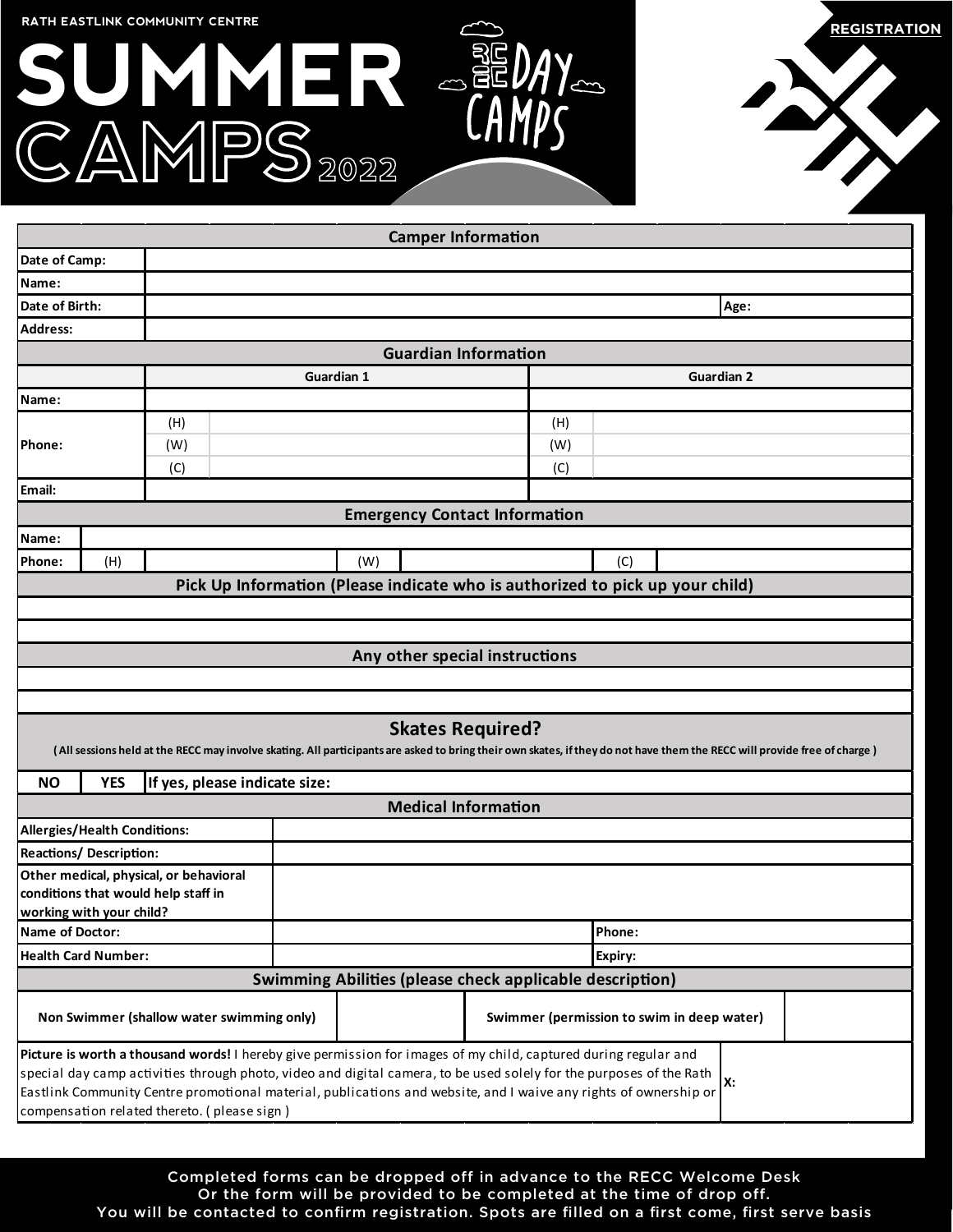**RATH EASTLINK COMMUNITY CENTRE**

# **GENERAL LIABILITY**

#### **PLEASE READ THIS LIABILITY WAIVER CAREFULLY BEFORE SIGNING**

PLEASE NOTE FOR THE PURPOSE OF THIS WAIVER "RECC" MEANS THE CENTRAL NOVA SCOTIA CIVIC CENTRE SOCIETY OPERATING AS THE "RATH EASTLINK COMMUNITY CENTRE", AND ITS DIRECTORS, OFFICERS, AND EMPLOYEES.



#### **NO PERSON MAY USE THE RECC (INCLUDING BUT NOT LIMITED TO THE CLIMBING WALL, THE AQUATICS CENTRE, THE FITNESS CENTRE, AND THE ARENA) WITHOUT FIRST READING, AGREEING TO THE TERMS, AND SIGNING THIS WAIVER.**

**FOR PARTICIPANTS LESS THAN 19 YEARS OF AGE, THE PARTICIPANT AND HIS/HER PARENT(S)/LEGAL GUARDIAN(S) MUST BOTH SIGN**

#### **RISKS**

The following describes some, but not all, risks arising from use of the RECC Facilities:

1) **Physical activity:** activities in the RECC Facilities are likely to involve physical activity including but not limited to: swimming, skating, lifting, climbing, and various rope techniques (rappelling, belaying, etc.).

2) **Decision making:** activities in the RECC Facilities are likely to involve a participant's judgment and decision-making. RECC staff must also make judgments and decisions as they teach skills or assist participants. It is possible that a staff member or a participant may misjudge the participant's abilities or fitness level.

3) **Equipment:** all equipment used in the RECC Facilities, whether owned by the participant or the RECC, includes the possibility of being misused, or breaking, or malfunction.

4) **Conduct:** in the course of activities in the RECC participants rely on the conduct of RECC staff, other participants, or third parties (e.g. medical or other emergency personnel) any of whom may act negligently or recklessly.

I understand that the above mentioned risks are examples of risks that I/ my child take when participating in activities at the RECC Facilities. I also recognize that there may be other unknown or unanticipated risks, hazards and dangers which could include physical injury, loss of property, illness, mental or emotional trauma, or even death to me or others.

I understand that participating in activities at the RECC requires a special degree of fitness, skill and knowledge. I also understand that it is my responsibility to communicate any reason I/my child should not participate in activities at the RECC. I/my child have no mental or physical challenges that might compromise or affect my/my child's ability to participate in **activities at the RECC Facilities.**

I understand that RECC staff is available to answer questions about the physical demands of the activities and the risks, hazards and dangers associated with these activities. I understand that RECC staff will attempt to lessen the risk of injury or harm, but that they cannot guarantee my safety.

**I/MY CHILD AGREE TO FOLLOW ALL INSTRUCTIONS, RULES, POLICIES, AND PROCEDURES ESTABLISHED FOR SAFE** PARTICIPATION IN THE ACTIVITIES AT THE RECC FACILITIES. I UNDERSTAND THAT I, ALONE, AM RESPONSIBLE FOR THE **SAFETY OF MY/MY CHILD'S PERSON AND PROPERTY.**

#### **Assumption of Risks and Release:**

I understand that the RECC will take reasonable action to ensure my safety. I understand the risks that I/my child may take at the RECC Facility and voluntarily assume full responsibility for them. I agree to remove myself/my child from any activity if I feel there are risks I do not want to take. If I/my child feel that for any reason we do not want to complete an activity, I understand that it is my responsibility to remove myself/my child from the activity and that I am free to do so at any time.